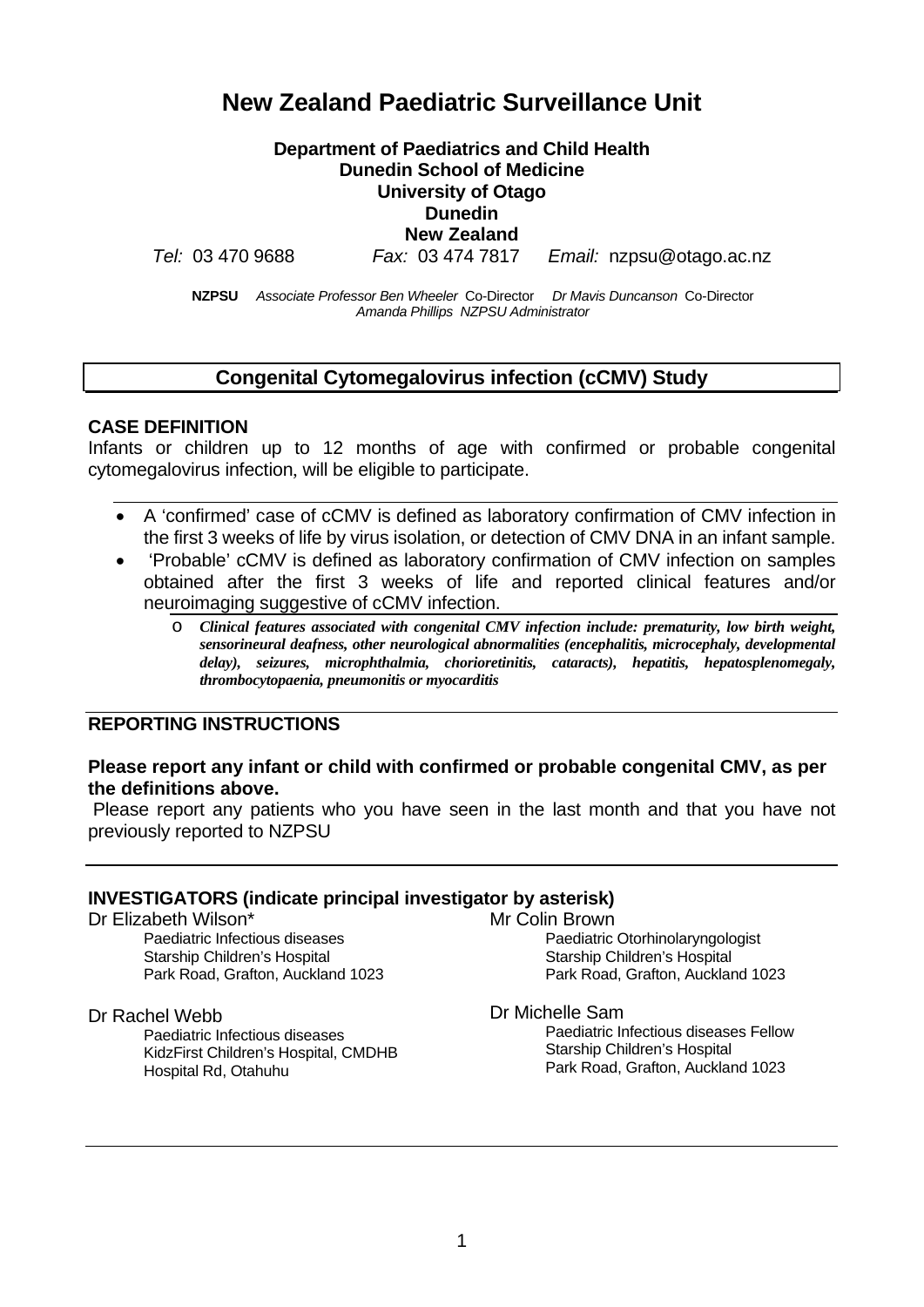# **STATEMENT OF RESEARCH QUESTIONS**

The aim of this study is to:

.

- 1) describe the clinical profile and risk factors of children with confirmed and probable cCMV infection reported to the surveillance unit
- 2) determine whether there have been missed opportunities for early diagnosis which might have enabled antiviral therapy
- 3) describe the implementation and uptake of postnatal antiviral therapies to reduce neurodevelopmental sequelae (SNHL, developmental delay, CP)
- 4) determine the feasibility and best practice processes and governance of establishing a register for cCMV in Australia and NZ
- 5) provide a sampling frame for future research into cCMV

#### **PROPOSED STARTING DATE** May 2020

# **PROPOSED DURATION OF STUDY** 2 years

#### **BACKGROUND INFORMATION**

Cytomegalovirus, is a herpesvirus that can cross the placenta, infect the fetus, and cause damage to the developing central nervous system. In developed countries it is has been estimated that about 1 in every 200 infants are born with cCMV.[\[2,](#page-3-0) [3\]](#page-3-1), of whom about 15% exhibit signs at birth: microcephaly, poor growth, jaundice and retinal scars. Many will go on to have permanent disabilities including deafness, developmental delay, cognitive impairment, epilepsy, and/or visual defects.[\[1-3\]](#page-3-2) Of the 85% of infants who do not exhibit signs at birth, 10-15% will develop late onset hearing loss, and possibly mild learning and motor impairments.[\[4\]](#page-3-3)

Currently there is no neonatal screening for cCMV in NZ so the disease burden and long-term outcomes remain poorly defined, and opportunities for prevention and amelioration of disease are lost.[\[5\]](#page-3-4) Postnatal antiviral agents (e.g. valganciclovir) have been evaluated in infants with confirmed symptomatic cCMV and there is some evidence to suggest they may reduce neurological disabilities in the short term including sensorineural hearing loss and developmental delay.[\[6\]](#page-3-5) Data on the efficacy of these agents in infants with cCMV and isolated SNHL alone is limited. Consideration of which infected infants warrant antiviral treatment is a rapidly developing field [7,8].

In recently reported APSU findings 1999-2009, 363 cases of confirmed or probable cCMV infection were diagnosed. 90% had symptoms at birth, reflecting the absence of routine newborn screening [9]. Neurological abnormalities were noted in 54%. Because of lack of routine screening and the lack of symptoms in most infected babies, cases are substantially under-ascertained. The same is likely to be true for NZ. No currently available reporting mechanisms collect follow up data on hearing loss or neurodevelopmental disabilities, which may not manifest until later infancy or childhood in infants with cCMV. Recent evidence reported by investigators suggest that cCMV viremia at birth is more prevalent amongst children with cerebral palsy(CP) (9.6%) than previously thought [\[10\]](#page-3-6). Similarly a recently published study has reported that children with cCMV were twice as likely to have long-term impairments especially development delays and sensorineural hearing loss [\[11\]](#page-3-7).

More work is required to define the burden of cCMV disease and investigate the current use and outcomes of available antiviral therapies, to inform the implementation of targeted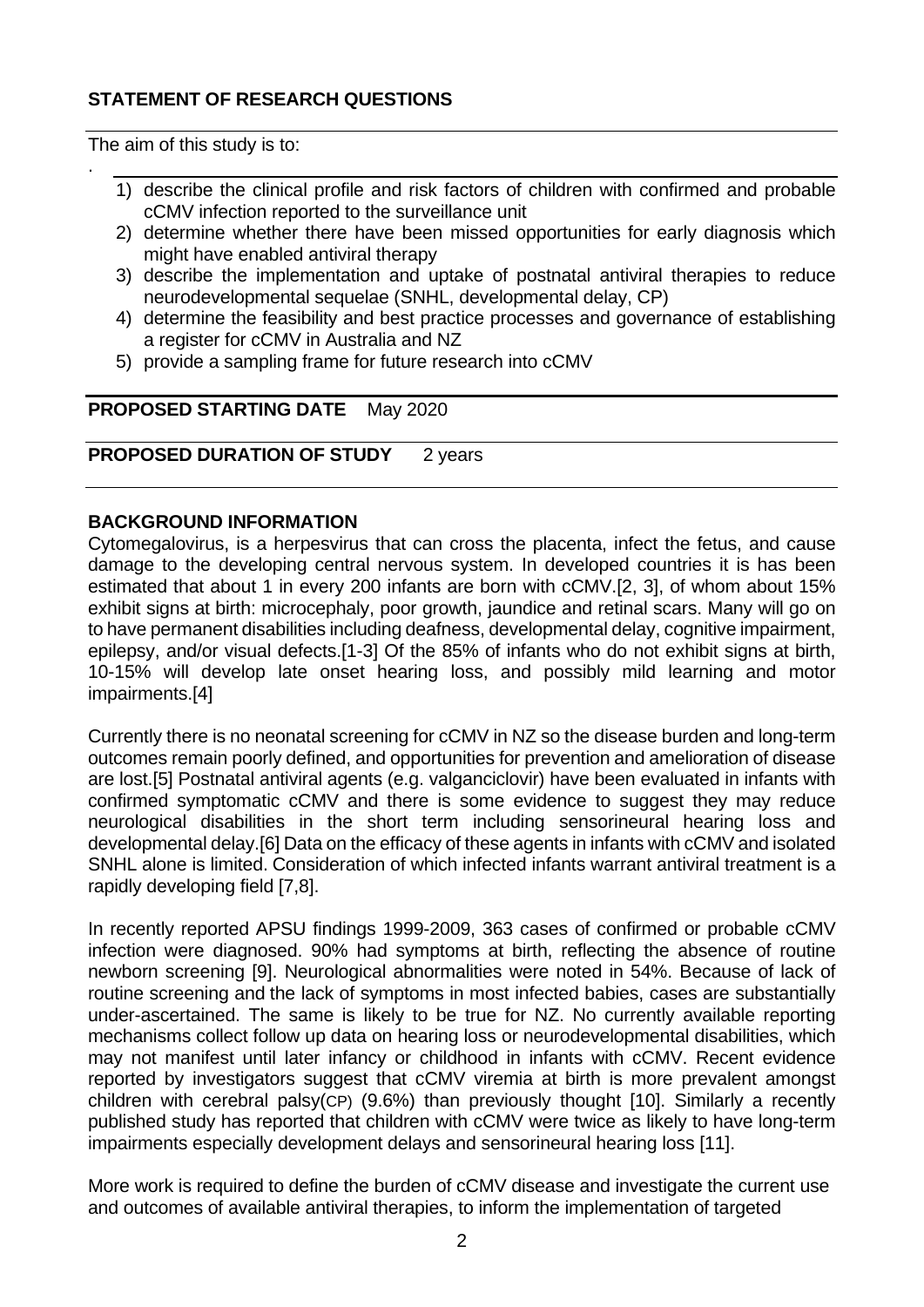screening and preventative measures. This surveillance project is aimed and providing NZ data that will assist in the development of an Australasian congenital CMV register and inform New Zealand recommendations to optimise diagnosis and management of cCMV. In addition the information could be used for work force planning if treated babies require additional follow-up measures

#### **WHY ARE THE PROPOSED RESEARCH QUESTIONS IMPORTANT?**

Currently the burden of cCMV disease in NZ is unknown –estimates of seroprevalence and likely fetal infection rates are extrapolated from overseas data.

Congenital CMV has become an area of high interest since the availability of antiviral treatment – the recommendations for patient selection for treatment are likely to change with time so knowledge of potential patient numbers with details of their disabilities will become more important. Treatment will require monitoring of patients for side-effects and by having a registry we would be able to predict healthcare resource requirements.

Currently, offering antiviral therapy to affected infants requires a named patient pharmaceutical application (NPPA) to Pharmac. It is hoped that better understanding of numbers of affected infants and the evolution of international recommendations as to whom should be treated would provide a business case for funding of valgancyclovir under Special Authority waiver.

#### **RESEARCH METHODS**

We would aim to compare our surveillance results with cases identified by the National Minimum Dataset (NMDS) using ICD codes for cCMV ( P35.1)

Laboratory surveillance may also be used, to assess completeness of case ascertainment eg comparing the numbers of CMV positive specimens in infants under 3 weeks of age with cases reported to the NZPSU.

There is a planned study at ADHB to review the request patterns for Guthrie card analysis for CMV by PCR and we may be able to look at this over the surveillance period as another method of case ascertainment.

#### **Is a follow-up study planned? If yes, please give details.**

Data to be used to inform feasibility of development of a national or Australasian registry.

Findings from this research may be used to inform future long-term follow-up studies of children with cCMV. Any future studies will undergo full ethical review by HDEC.

# **Please outline any other variation in method from conventional NZPSU practice.**

Future planned transTasman data sharing.

# **Are the cases you need for this study seen by the current mailing list?**

The majority of symptomatic cases would be seen by paediatricians

#### **If not, who else would need to be mailed?**

Otorhinolaryngologists Newborn hearing Screen service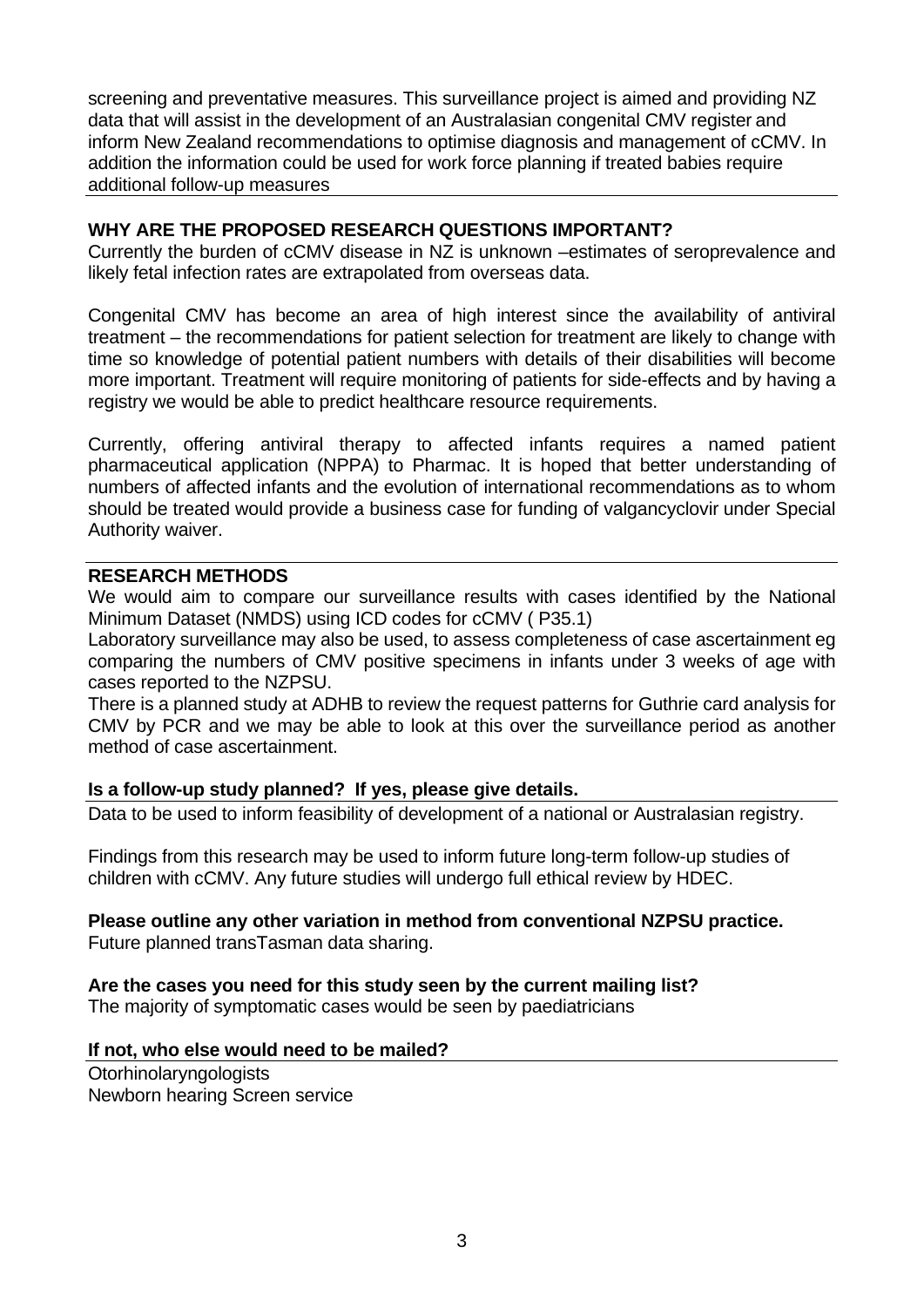# **REFERENCES**

<span id="page-3-2"></span>1. Cannon MJ, Davis KF. Washing our hands of the congenital cytomegalovirus disease epidemic. BMC Public Health. 2005;5:70.

<span id="page-3-0"></span>2. Dollard SC, Grosse SD, Ross DS. New estimates of the prevalence of neurological and sensory sequelae and mortality associated with congenital cytomegalovirus infection. Rev Med Virol. 2007;17(5):355-63.

<span id="page-3-1"></span>3. Munro SC, Trincado D, Hall B, et al. Symptomatic infant characteristics of congenital cytomegalovirus disease in Australia. J Paediatr Child Health. 2005;41(8):449-52.

<span id="page-3-3"></span>4. Manicklal S, Emery VC, Lazzarotto T, et al. The "silent" global burden of congenital cytomegalovirus. Clin Microbiol Rev. 2013;26(1):86-102.

<span id="page-3-4"></span>5. Williams EJ, Gray J, Luck S, et al. First estimates of the potential cost and cost saving of protecting childhood hearing from damage caused by congenital CMV infection. Arch Dis Child Fetal Neonatal Ed. 2015;100(6):F501-6.

<span id="page-3-5"></span>6. Kimberlin DW, Jester PM, Sanchez PJ, et al. Valganciclovir for symptomatic congenital cytomegalovirus disease. N Engl J Med. 2015;372(10):933-43.

7. Rawlinson, W. D., Boppana, S. B., Fowler, K. B et al, Congenital cytomegalovirus infection in pregnancy and the neonate: consensus recommendations for prevention, diagnosis, and therapy. The Lancet Infectious Diseases 2017;17(6)e177-188

8. Luck, S. E., Wieringa, J. W., Blázquez-Gamero, D et al. Congenital cytomegalovirus a European expert consensus statement on diagnosis and management. Pediatric Infectious Disease Journal 2017;36:1205–1213..

9. McMullan BJ, Palasanthiran P, Jones CA, et al. Congenital cytomegalovirus--time to diagnosis, management and clinical sequelae in Australia: opportunities for earlier identification. Med J Aust. 2011;194(12):625-9.

<span id="page-3-6"></span>10. Smithers-Sheedy H, Raynes-Greenow C, Badawi N, et al. Congenital Cytomegalovirus among Children with Cerebral Palsy. J Pediatr. 2017;181:267-71 e1.

<span id="page-3-7"></span>11. Korndewal MJ, Oudesluys-Murphy AM, Kroes ACM, et al. Long-term impairment attributable to congenital cytomegalovirus infection: a retrospective cohort study. Dev Med Child Neurol. 2017;59(12):1261-8.